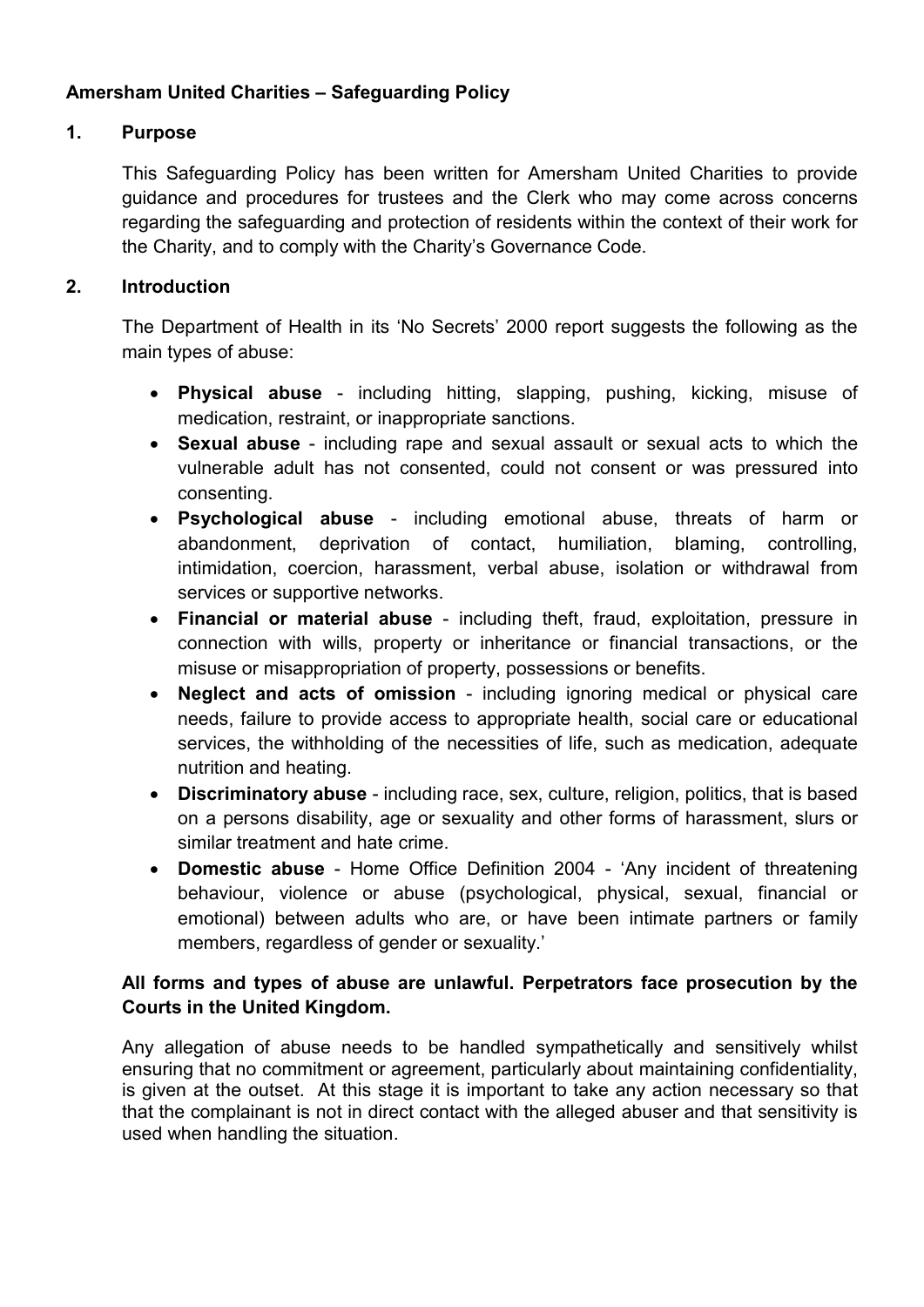#### 3. The Policy

The Trustees and the Clerk of the Charity acknowledge that all residents, contractors, volunteers and visitors have the right to a safe and secure environment and respect for their dignity, privacy, independence and individuality.

This Safeguarding Policy has been developed to protect those who live, work and visit the Charity, and to ensure any concerns about physical, sexual or emotional abuse or neglect, or any other form of abuse, will be dealt with quickly and effectively. As such, all trustees and the Clerk will complete an appropriate Safeguarding Course.

Any resident who feels that he or she is being abused in any manner should immediately contact the nominated Designated Person. The Charity will then accept the responsibility of implementing its policy and procedures, in conjunction with other agencies, to resolve matters. The Designated Person will undertake an initial investigation to establish the facts.

Howard Hughes, a trustee, is appointed by the Board as the Designated Person having responsibility for any safeguarding issues, and can be contacted through the Clerk. If unavailable, the Deputy Designated Person should be informed immediately of any safeguarding issue that has arisen.

#### 4. Procedure to be followed if abuse is suspected

Depending upon the circumstances of the individual case:

- ensure the individual is safe
- if necessary seek medical assistance
- ascertain the basic facts including
	- o date, time and place of alleged abuse
	- o name of complainant
	- o where different, name of person who has allegedly been abused
	- o nature of alleged abuse
	- o description of any injuries observed
	- o account of the incident which has been given
- inform the trustees
- if a complainant requests that the information is kept secret, it is important that they are sensitively advised that this is not possible and that cases of alleged abuse will always be referred to the appropriate agencies.

The designated person will gather information and arrange a meeting between the Clerk and the Chair to establish the facts. A full written record of the meeting will be made.

After considering all the above facts the Designated Person will decide whether the incident should be reported to the Local Authority Safeguarding Department. If the police or other emergency services were called, the incident must be reported to the Local Authority.

Any serious incidents of this nature which are reported to the Local Authority must also be notified to the Charity Commission.

The Designated Person will maintain regular contact with the complainant to offer support and reassurance as necessary.

#### 5. Review:

The Board will review the contents of, and compliance with, this Safeguarding Policy on an annual basis.